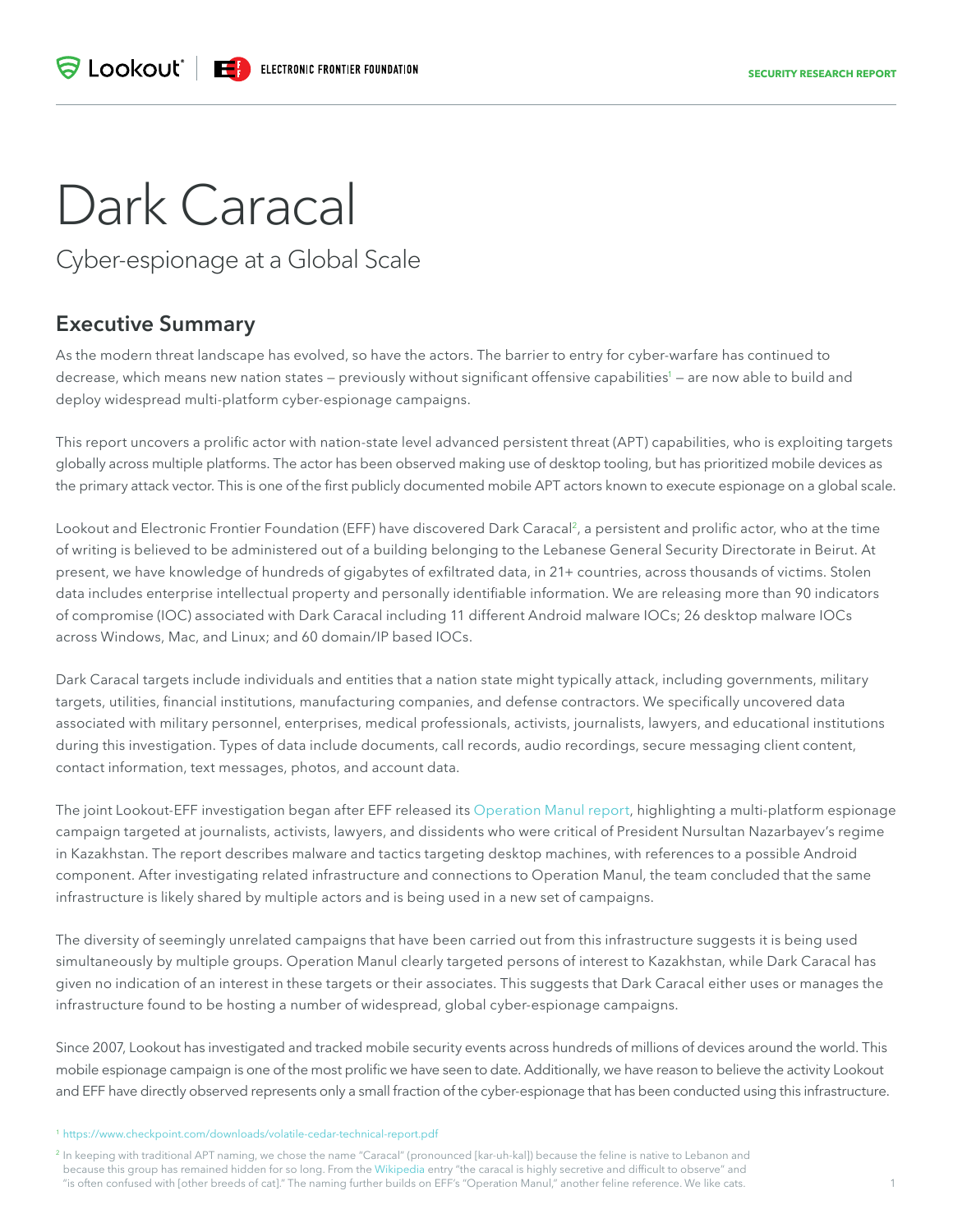## **Key Findings**

**Lookout and EFF researchers have identified a new threat actor, Dark Caracal.** 

- Our research shows that Dark Caracal may be administering its tooling out of the headquarters of the General Directorate of General Security (GDGS) in Beirut, Lebanon.
- The GDGS gathers intelligence for national security purposes and for its offensive cyber capabilities according to previous reports.
- We have identified four Dark Caracal personas with overlapping TTP (tools, techniques, and procedures).
- Dark Caracal is using the same infrastructure as was previously seen in the Operation Manul campaign, which targeted journalists, lawyers, and dissidents critical of the government of Kazakhstan.

## **Dark Caracal has been conducting a multi-platform, APT-level surveillance operation targeting individuals and institutions globally.**

- Dark Caracal has successfully run numerous campaigns in parallel and we know that the data we have observed is only a small fraction of the total activity.
- We have identified hundreds of gigabytes of data exfiltrated from thousands of victims, spanning 21+ countries in North America, Europe, the Middle East, and Asia.
- The mobile component of this APT is one of the first we've seen executing espionage on a global scale.
- Analysis shows Dark Caracal successfully compromised the devices of military personnel, enterprises, medical professionals, activists, journalists, lawyers, and educational institutions.
- Dark Caracal targets also include governments, militaries, utilities, financial institutions, manufacturing companies, and defense contractors.
- Types of exfiltrated data include documents, call records, audio recordings, secure messaging client content, contact information, text messages, photos, and account data.
- Dark Caracal follows the typical attack chain for cyber-espionage. They rely primarily on social media, phishing, and in some cases physical access to compromise target systems, devices, and accounts.

## **Dark Caracal Activity Timeline**

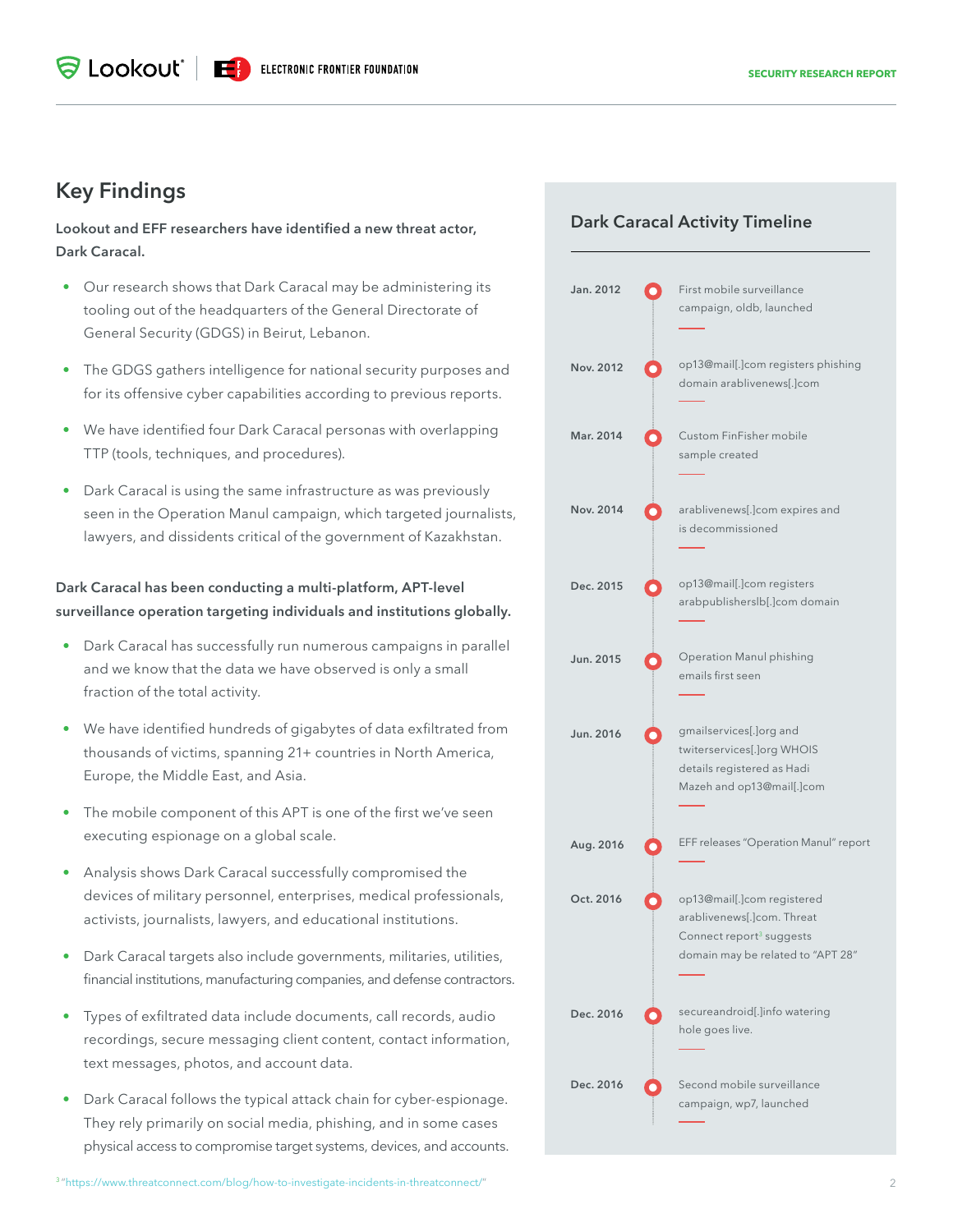#### **Dark Caracal uses tools across mobile and desktop platforms.**

- Dark Caracal uses mobile as a primary attack platform.
- Dark Caracal purchases or borrows mobile and desktop tools from actors on the dark web.
- Lookout discovered Dark Caracal's custom-developed mobile surveillanceware (that we call Pallas) in May 2017. Pallas is found in trojanized Android apps.
- Dark Caracal has also used FinFisher, a tool created by a "lawful intercept" company that is regularly abused by other nation-state actors.
- Dark Caracal makes extensive use of Windows malware called Bandook RAT. Dark Caracal also uses a previously unknown, multi-platform tool that Lookout and EFF have named CrossRAT, which is able to target Windows, OSX, and Linux.

#### **Dark Caracal uses a constantly evolving, global infrastructure.**

- Lookout and EFF researchers have identified parts of Dark Caracal's infrastructure, providing us with unique insight into its global operations.
- The infrastructure operators prefer to use Windows and XAMPP software on their C2 servers rather than a traditional LAMP stack, which provides a unique fingerprint when searching for related infrastructure.
- Lookout and EFF have identified infrastructure shared by Operation Manul and Dark Caracal as well as other actors.
- Attributing Dark Caracal was difficult as the actor employs multiple types of malware, and our analysis suggests the infrastructure is also being used by other groups.

### **Lookout and EFF are releasing more than 90 indicators of compromise (IOC):**

- 11 Android malware IOCs
- 26 desktop malware IOCs
- 60 domains, IP Addresses, and WHOIS information

## **Dark Caracal Activity Timeline** (cont.)